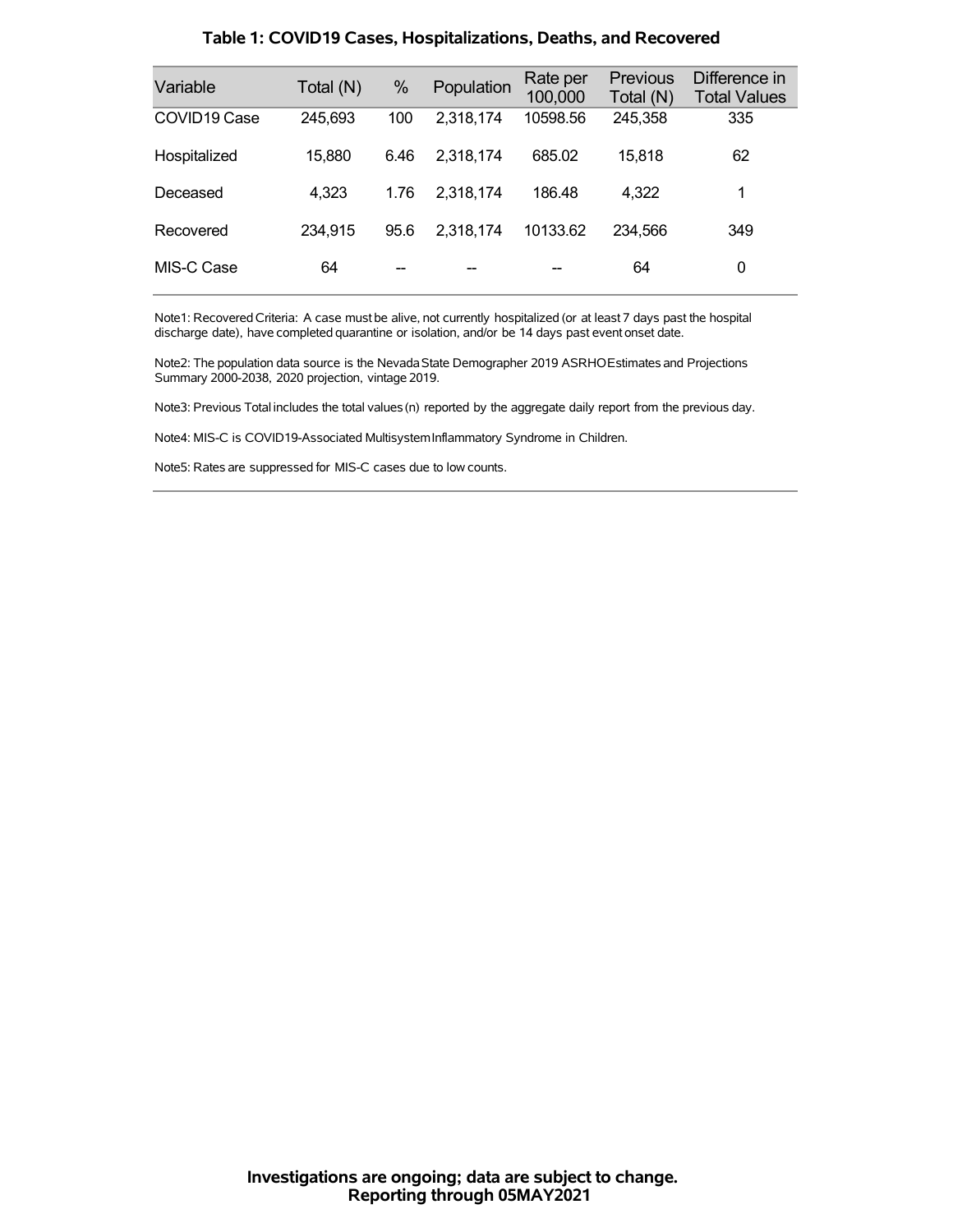## **Table 2: COVID19 Cases**

| Variable                            | Outcome                           | N      | %    | Population   | Rate per<br>100,000 |
|-------------------------------------|-----------------------------------|--------|------|--------------|---------------------|
| Age Categories                      | Aged 4 or less                    | 5104   | 2.08 | 149,165      | 3421.7              |
|                                     | Aged 5 to 17                      | 23536  | 9.58 | 406,595      | 5788.6              |
|                                     | Aged 18 to 24                     | 30881  | 12.6 | 216,762      | 14246               |
|                                     | Aged 25 to 49                     | 112400 | 45.7 | 803,732      | 13985               |
|                                     | Aged 50 to 64                     | 47539  | 19.3 | 423,461      | 11226               |
|                                     | Aged 64+                          | 26149  | 10.6 | 318,459      | 8211.1              |
|                                     | Unknown                           | 84     | 0.03 |              |                     |
| <b>Birth Sex</b>                    | Female                            | 125767 | 51.2 | 1,160,285    | 10839               |
|                                     | Male                              | 117971 | 48.0 | 1,157,889    | 10188               |
|                                     | Unknown                           | 1955   | 0.80 |              |                     |
| Race/Ethnicity                      | Hispanic                          | 81244  | 33.1 | 763,053      | 10647               |
|                                     | White                             | 61346  | 25.0 | 1,006,929    | 6092.4              |
|                                     | <b>Black</b>                      | 18699  | 7.61 | 262,671      | 7118.8              |
|                                     | Asian or Pacific Islander         | 18530  | 7.54 | 270,209      | 6857.6              |
|                                     | American Indian, Eskimo, or Aleut | 357    | 0.15 | 15,311       | 2331.6              |
|                                     | Other                             | 18058  | 7.35 | $\mathbf{r}$ | ä,                  |
|                                     | Unknown                           | 47459  | 19.3 | ÷.           |                     |
| <b>Underlying Medical Condition</b> | Yes                               | 48027  | 19.5 |              |                     |
|                                     | No/Unknown                        | 197666 | 80.5 |              |                     |

Note1: Breakdown of Race is exlusivelynon-Hispanic.

Note2: Underlying Medical Condition is any identified health condition.

Note3: The population data source is the NevadaState Demographer 2019 ASRHOEstimates and Projections Summary 2000-2038, 2020 projection, vintage 2019.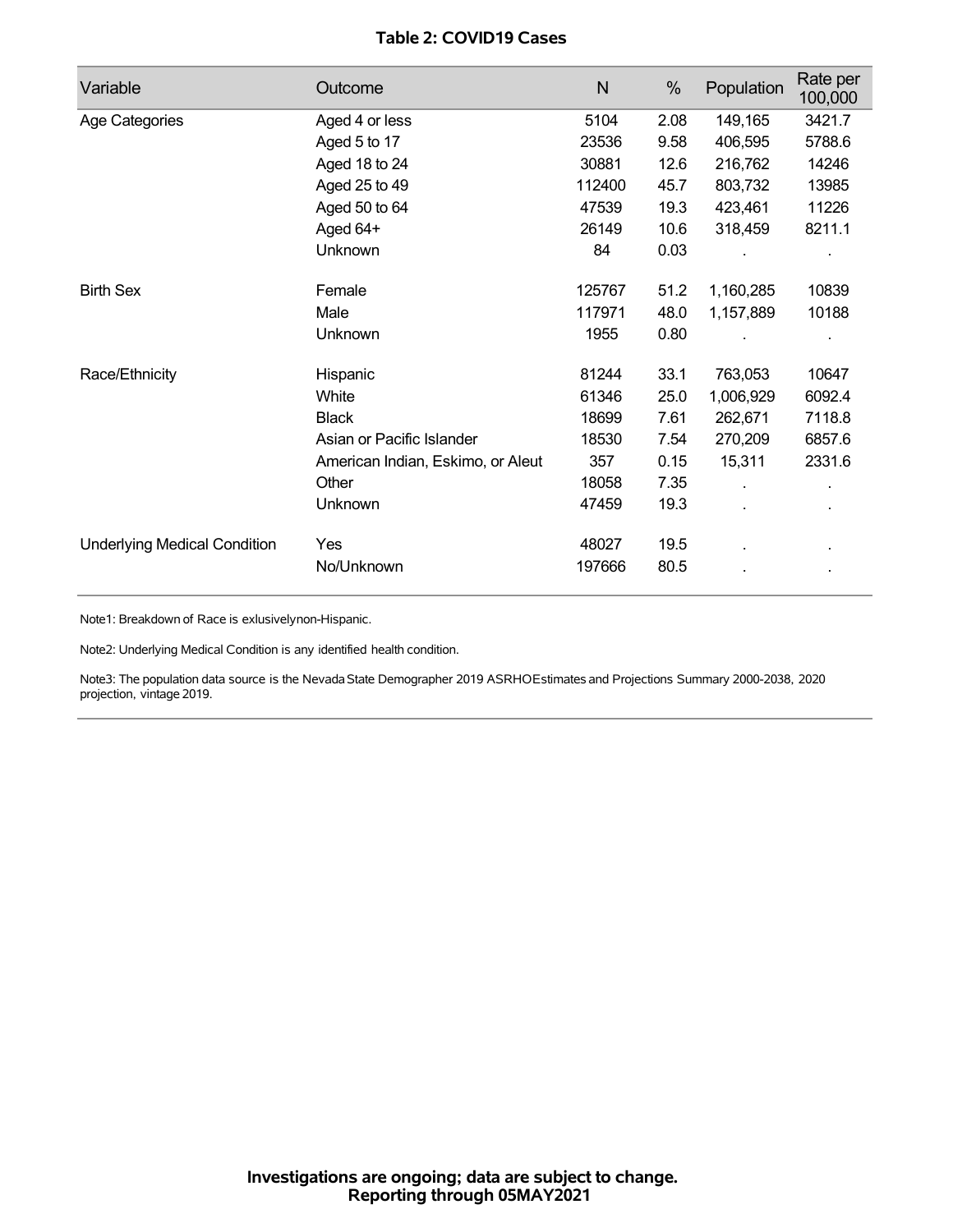| Variable         | Outcome                           | N    | %    | Population | Rate per<br>100,000 |
|------------------|-----------------------------------|------|------|------------|---------------------|
| Age Categories   | Aged 4 or less                    | 104  | 0.7  | 149,165    | 69.72               |
|                  | Aged 5 to 17                      | 180  | 1.1  | 406,595    | 44.27               |
|                  | Aged 18 to 24                     | 337  | 2.1  | 216,762    | 155.47              |
|                  | Aged 25 to 49                     | 3694 | 23.3 | 803,732    | 459.61              |
|                  | Aged 50 to 64                     | 4430 | 27.9 | 423,461    | 1046.1              |
|                  | Aged 64+                          | 7133 | 44.9 | 318,459    | 2239.9              |
|                  | Unknown                           | 2    | 0.0  |            |                     |
| <b>Birth Sex</b> | Female                            | 7007 | 44.1 | 1,160,285  | 603.90              |
|                  | Male                              | 8848 | 55.7 | 1,157,889  | 764.15              |
|                  | Unknown                           | 25   | 0.2  |            |                     |
| Race/Ethnicity   | Hispanic                          | 4861 | 30.6 | 763,053    | 637.05              |
|                  | White                             | 5540 | 34.9 | 1,006,929  | 550.19              |
|                  | <b>Black</b>                      | 2013 | 12.7 | 262,671    | 766.36              |
|                  | Asian or Pacific Islander         | 1775 | 11.2 | 270,209    | 656.90              |
|                  | American Indian, Eskimo, or Aleut | 27   | 0.2  | 15,311     | 176.34              |
|                  | Other                             | 619  | 3.9  |            |                     |
|                  | Unknown                           | 1045 | 6.6  |            |                     |

## **Table 3: COVID19 Hospitalizations - General Characteristics**

Note1: Breakdown of Race is exlusivelynon-Hispanic.

Note2: The population data source is the Nevada State Demographer 2019 ASRHOEstimates and Projections Summary 2000-2038, 2020 projection, vintage 2019.

Note3: Rates for categories with fewer than 12 cases are suppressed due to high relative standard error.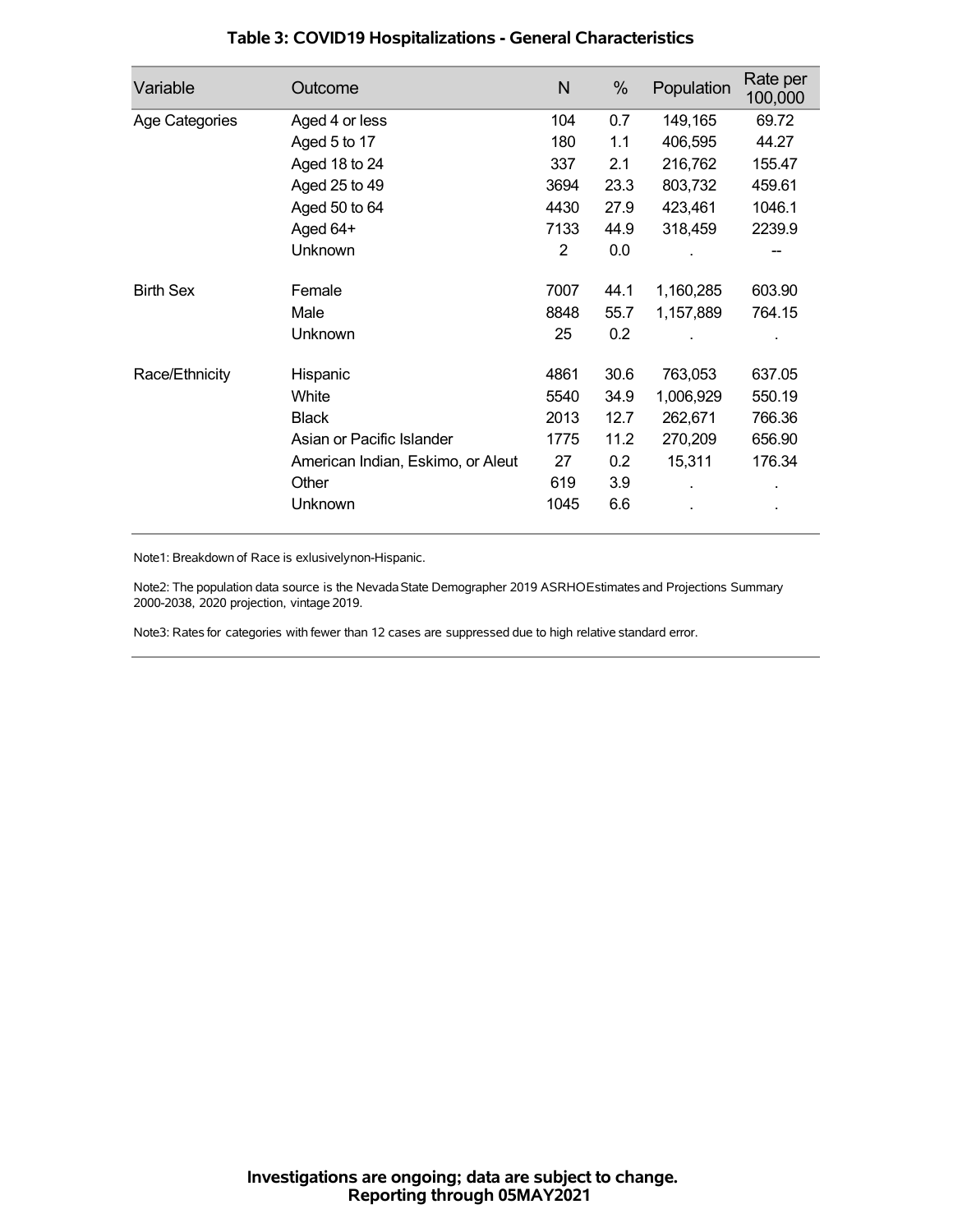| Variable                            | Outcome   | N     | %    |
|-------------------------------------|-----------|-------|------|
| Deceased                            | Yes       | 3649  | 23.0 |
|                                     | <b>No</b> | 12231 | 77.0 |
| ICU                                 | Yes       | 4221  | 26.6 |
|                                     | <b>No</b> | 11659 | 73.4 |
| Intubated                           | Yes       | 2073  | 13.1 |
|                                     | <b>No</b> | 13807 | 86.9 |
| <b>Underlying Medical Condition</b> | Yes       | 10017 | 63.1 |
|                                     | <b>No</b> | 5863  | 36.9 |
| Hypertension                        | Yes       | 5708  | N/A  |
| Immunocompromised                   | Yes       | 349   | N/A  |
| <b>Chronic Heart Disease</b>        | Yes       | 1983  | N/A  |
| <b>Chronic Liver Disease</b>        | Yes       | 205   | N/A  |
| <b>Chronic Kidney Disease</b>       | Yes       | 1383  | N/A  |
| <b>Diabetes</b>                     | Yes       | 4448  | N/A  |
| Neurologic/Neurodevelopmental       | Yes       | 700   | N/A  |
| <b>Chronic Lung Disease</b>         | Yes       | 2393  | N/A  |
| <b>Historically Healthy</b>         | Yes       | 3051  | N/A  |
| Other                               | Yes       | 3969  | N/A  |

# **Table 4: COVID19 Hospitalizations - Morbidity**

Note1: Underlying Medical Condition is any identified health condition.

Note2: The breakdown of health conditions are not mutually exlusive(i.e., a person can have more than one risk factor).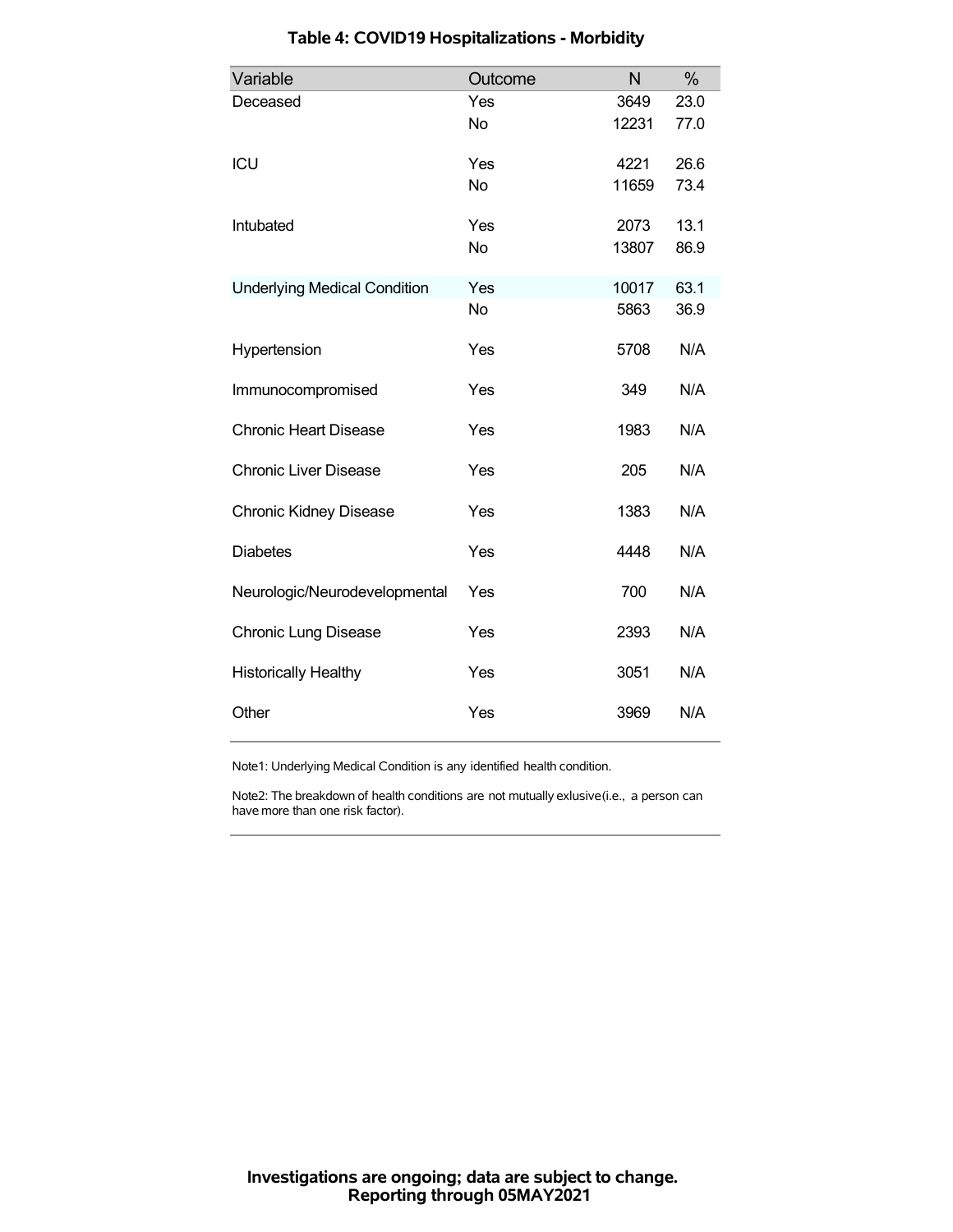| Variable         | Outcome                           | N    | %    | Population | Rate per<br>100,000 |
|------------------|-----------------------------------|------|------|------------|---------------------|
| Age Categories   | Aged 5 to 17                      | 4    | 0.1  | 406,595    |                     |
|                  | Aged 18 to 24                     | 7    | 0.2  | 216,762    |                     |
|                  | Aged 25 to 49                     | 298  | 6.9  | 803,732    | 37.08               |
|                  | Aged 50 to 64                     | 848  | 19.6 | 423,461    | 200.25              |
|                  | Aged 64+                          | 3166 | 73.2 | 318,459    | 994.16              |
| <b>Birth Sex</b> | Female                            | 1618 | 37.4 | 1,160,285  | 139.45              |
|                  | Male                              | 2698 | 62.4 | 1,157,889  | 233.01              |
|                  | Unknown                           | 7    | 0.2  |            |                     |
| Race/Ethnicity   | Hispanic                          | 1196 | 27.7 | 763,053    | 156.74              |
|                  | White                             | 1951 | 45.1 | 1,006,929  | 193.76              |
|                  | <b>Black</b>                      | 503  | 11.6 | 262,671    | 191.49              |
|                  | Asian or Pacific Islander         | 594  | 13.7 | 270,209    | 219.83              |
|                  | American Indian, Eskimo, or Aleut | 10   | 0.2  | 15,311     |                     |
|                  | Other                             | 47   | 1.1  |            | ٠                   |
|                  | Unknown                           | 22   | 0.5  |            |                     |

### **Table 5: COVID19 Deaths - General Characteristics**

Note1: Breakdown of Race is exlusivelynon-Hispanic.

Note2: The population data source is the Nevada State Demographer 2019 ASRHOEstimates and Projections Summary 2000-2038, 2020 projection, vintage 2019.

Note3: Rates for categories with fewer than 12 cases are suppressed due to high relative standard error.